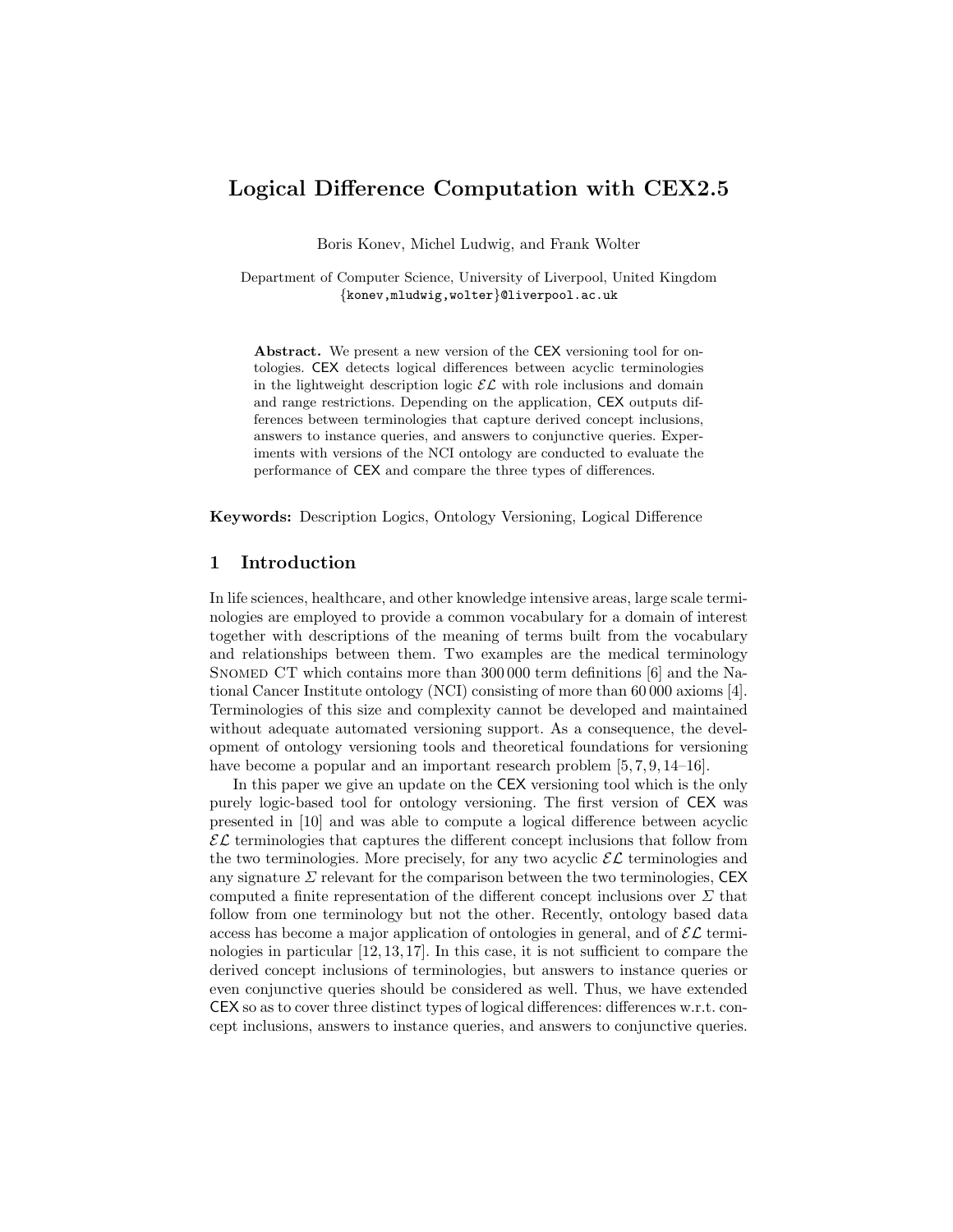Moreover, CEX now admits role inclusions and range and domain restrictions, and so acyclic  $\mathcal{ELH}^r$  terminologies rather than only acyclic  $\mathcal{EL}$  terminologies can be compared. The algorithms and theory behind CEX are presented in [11]. In contrast to the update presented here, the version of CEX discussed in [11] cannot compute differences w.r.t. conjunctive queries. In this paper, we therefore focus on experiments that show how moving from concept and instance queries to conjunctive queries influences the performance of CEX and the number of differences detected between distinct versions of NCI.

#### 2 Preliminaries

An  $\mathcal{ELH}^r$ -terminology  $\mathcal T$  is a finite set of role inclusions  $r \subseteq s$  and concept inclusions and equations of the form  $A \sqsubseteq C$ ,  $A \equiv C$ , ran(r)  $\sqsubseteq C$ , and  $\exists r.\top \sqsubseteq C$ such that no concept name occurs more than once on the left-hand side, where A is a concept name, r, s are role names,  $ran(r)$  refers to the range of the role r and C, D are  $\mathcal{EL}\text{-concepts}$ , that is, expressions of the form  $C := A | \top | C \sqcap$ D | ∃r.C. (Complete definitions can be found in [11], see also [1] where  $\mathcal{ELH}^r$ was introduced.)  $\mathcal T$  is *acyclic* if no defined concept is used (directly or indirectly) in its definition. Instance data are represented by ABox assertions of the form  $A(a)$  and  $r(a, b)$ , where a, b are *individual names*, A is a concept name and r is a role name. An  $ABox \mathcal{A}$  is a non-empty finite set of ABox-assertions. The semantics of  $\mathcal{ELH}^r$  can be given by interpreting terminologies and ABoxes as first-order (FO) sentences where concepts are formulas with one free variable, roles are binary predicates, and individual names are constants. For example, the inclusion  $A \sqsubseteq \exists rB$  can be interpreted as  $\forall x(A(x) \Rightarrow \exists y(r(x, y) \land B(y)))$ . We use  $\mathcal{T} \models \varphi$ , or  $(\mathcal{T}, \mathcal{A}) \models \varphi$ , to denote that  $\varphi$  follows from  $\mathcal{T}$ , or  $\mathcal{T} \cup \mathcal{A}$ , respectively, in FO. An *instance query*  $\alpha$  is of the form  $r(a, b)$  or  $C(a)$  with C an  $\mathcal{EL}$ -concept.  $\alpha$ is *atomic* if it only contains one concept or role name. A *conjunctive query*  $(CQ)$ is a FO-formula  $q(x) = \exists y \psi(x, y)$ , where  $\psi$  is constructed from atoms  $A(t)$  and  $r(t, t')$  using conjunction and  $t, t'$  range over individual names and individual variables from the sequences of variables  $x, y, q(x)$  is atomic if  $\psi$  only contains one concept or role name. A *signature*  $\Sigma$  is a finite set of concept and role names, and a  $\Sigma$ -concept ( $\Sigma$ -query, etc.) is a concept (query, etc.) that only uses concept and role names from  $\Sigma$ .

## 3 The CEX2.5 System

**CEX2.5<sup>1</sup>** takes as input two acyclic  $\mathcal{ELH}^r$  terminologies  $\mathcal{T}_1$ ,  $\mathcal{T}_2$  and a signature  $\Sigma$ and analyses the following three types of logical difference:

- the *Σ*-concept difference between  $\mathcal{T}_1$  and  $\mathcal{T}_2$  is the set cDiff<sub>*Σ*</sub>( $\mathcal{T}_1$ ,  $\mathcal{T}_2$ ) of all Σ-role and Σ-concept inclusions  $\alpha$  in  $\mathcal{ELH}^r$  such that  $\mathcal{T}_1 \models \alpha$  and  $\mathcal{T}_2 \not\models \alpha$ ;
- the *Σ*-instance difference between  $\mathcal{T}_1$  and  $\mathcal{T}_2$  is the set iDiff<sub> $\Sigma(\mathcal{T}_1, \mathcal{T}_2)$  of pairs</sub> of the form  $(A, \alpha)$ , where A is a  $\Sigma$ -ABox and  $\alpha$  a  $\Sigma$ -instance query such that  $(\mathcal{T}_1, \mathcal{A}) \models \alpha$  and  $(\mathcal{T}_2, \mathcal{A}) \not\models \alpha$ ; and

 $^1$  Available under an open-source license at  ${\tt http://www.csc.liv.ac.uk/~michel/}$ software/cex2/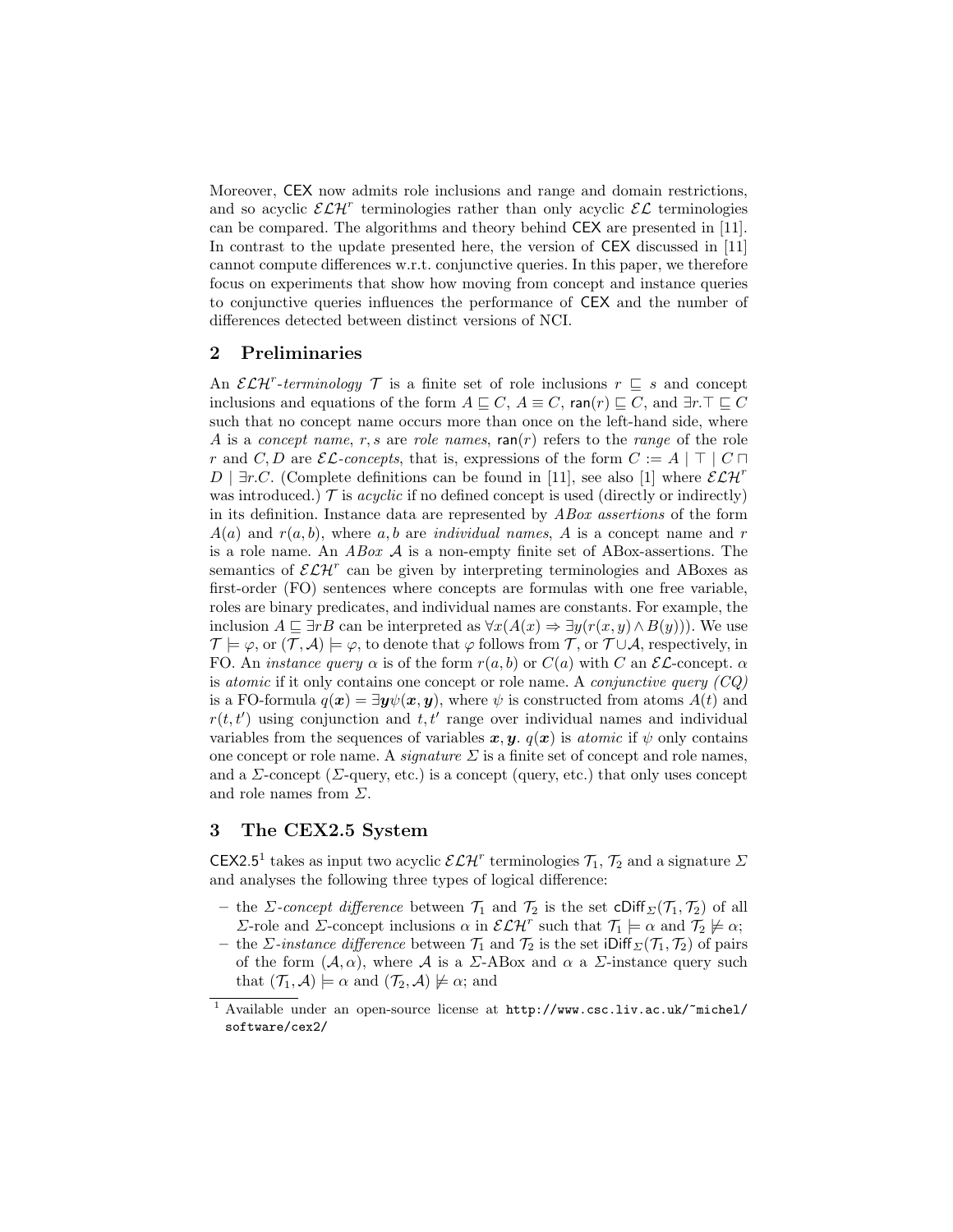– the *Σ*-query difference between  $\mathcal{T}_1$  and  $\mathcal{T}_2$  is the set qDiff<sub> $\Sigma(\mathcal{T}_1, \mathcal{T}_2)$  of pairs</sub>  $(\mathcal{A}, q(\boldsymbol{a}))$ , where  $\mathcal{A}$  is a  $\Sigma$ -ABox,  $q(\boldsymbol{x})$  a  $\Sigma$ -CQ, and  $\boldsymbol{a}$  a tuple of individual names in A such that  $(\mathcal{T}_1, \mathcal{A}) \models q(\mathbf{a})$  and  $(\mathcal{T}_2, \mathcal{A}) \not\models q(\mathbf{a})$ .

If for one of these types of logical difference, the  $\Sigma$ -difference between  $\mathcal{T}_i$  and  $\mathcal{T}_j$ is empty for  $\{i, j\} = \{1, 2\}$ , then the two terminologies can be regarded as equivalent and replaced by each other in applications that use  $\Sigma$ -symbols only and for which the considered type of difference is appropriate. Notice that, for all three types of logical difference, if the  $\Sigma$ -difference between terminologies is not empty, then it is infinite. We distinguish between two modes in which CEX presents an approximation of this infinite  $\Sigma$ -difference to the user. First, it is shown in [11] that within every member of the  $\Sigma$ -difference, one can find an "elementary" difference which is either a role inclusion or

- for cDiff<sub> $\Sigma$ </sub> $(T_1, T_2)$ : a concept inclusion  $C \subseteq D$  in which either C is a concept name or an expression of the form  $ran(r)$  or  $\exists r.\top$ ; or D is a concept name;
- for iDiff<sub> $\Sigma$ </sub> $(\mathcal{T}_1, \mathcal{T}_2)$ : a pair  $(\mathcal{A}, \alpha)$  in which either A is a singleton ABox or  $\alpha$ an atomic instance query;
- for qDiff<sub> $\Sigma$ </sub> $(\mathcal{T}_1, \mathcal{T}_2)$ : a pair  $(\mathcal{A}, \alpha)$  in which either  $\mathcal A$  is a singleton ABox or  $\alpha$ an atomic CQ.

We call  $C$  and  $\mathcal A$  the left-hand side of such an elementary difference and  $D$  and  $\alpha$  its right-hand side. To abstract away from individuals/variables, the concept or role name of the atomic (or singleton) left or right-hand side of such an elementary difference is termed a  $\Sigma$ -difference witness. One can show that every Σ-concept difference witness is a Σ-instance difference witness is a Σ-query difference witness. Moreover, every left-hand side  $\Sigma$ -instance difference witness is a left-hand side  $\Sigma$ -concept difference witness, and every right-hand side  $\Sigma$ query difference witness is a right-hand side  $\Sigma$ -instance difference witness.

*Example 1.* Consider the following terminologies  $\mathcal{T}_1$  and  $\mathcal{T}_2$ 

| $\mathcal{T}_1: A \equiv \exists r.(A_1 \sqcap B_2)$ | $\mathcal{T}_2: A \subseteq \exists r.(A_1 \sqcap B_2)$              |
|------------------------------------------------------|----------------------------------------------------------------------|
| $A_2 \sqsubseteq B_2$                                | $A_2 \sqsubseteq B_2$                                                |
| $E \subseteq \exists s.F$                            | $E \subseteq \exists r_1 \ldotp \top \sqcap \exists r_2 \ldotp \top$ |
| $s \subseteq r_1, s \sqsubseteq r_2$                 |                                                                      |

and signature  $\Sigma = \{A, A_1, A_2, E, r, r_1, r_2\}$ . Then

1) A is the only  $\Sigma$ -concept difference witness (and it is a right-hand side witness): it is a  $\Sigma$ -concept difference witness since the inclusion  $\exists r.(A_1 \sqcap A_2) \sqsubseteq A$ is an elementary difference (observe that  $\mathcal{T}_1 \models \exists r.(A_1 \sqcap A_2) \sqsubseteq A$  but  $\mathcal{T}_2 \not\models$  $\exists r.(A_1 \sqcap A_2) \sqsubseteq A$ ). No other  $\Sigma$ -concept difference witness exists since one can show that all elementary members of  $\text{Cliff}_{\Sigma}(\mathcal{T}_1, \mathcal{T}_2)$  have A on its right-hand side.

2) Similarly, A is the only  $\Sigma$ -instance difference witness (and it is again a right-hand side witness): an elementary difference is given by the pair  $(A_1, q_1)$ , where  $A_1 = \{r(a, b), A_1(b), A_2(b)\}\$ and  $q_1 = A(a)$ . No elementary  $\Sigma$ -instance difference without the atom A on its right-hand side exists.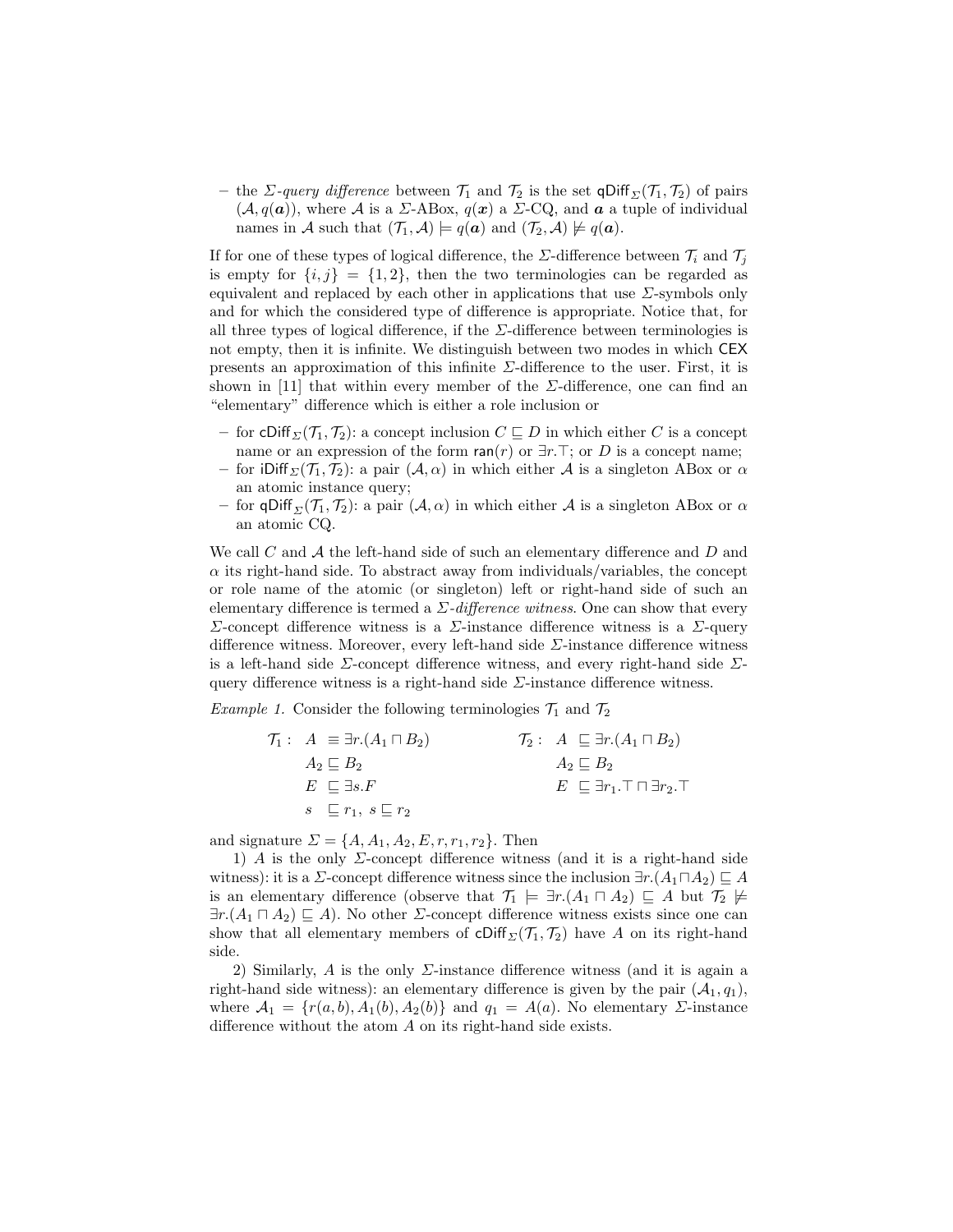3) The  $\Sigma$ -query difference witnesses are given by A and E (and A is a righthand side witness while  $E$  is a left-hand side witness): in this case one can show that all elementary  $\Sigma$ -query differences either have the query  $A(a)$  for some a on the right-hand side or the ABox  ${E(a)}$  for some a on the left-hand side. Examples of such differences are the two pairs  $(A_1, q_1), (A_2, q_2)$  where  $(\mathcal{A}_1, q_1)$  is as above, and  $\mathcal{A}_2 = \{E(a)\}\$ and  $q_2 = \exists x(r_1(a, x) \wedge r_2(a, x))$ . For the same terminologies and  $\Sigma = \{E, F\}$ , one can see that there are neither concept nor instance difference witnesses; however, as  $(\mathcal{T}_1, \{E(a)\}) \models \exists x . F(x)$  but  $(\mathcal{T}_2, \{E(a)\}) \not\models \exists x.F(x)$ , there is a  $\Sigma$ -query difference between the terminologies and  $E$  is its (left-hand side) witness.

Note that the set of  $\Sigma$ -difference witnesses is uniquely determined by  $\mathcal{T}_1, \mathcal{T}_2$ and  $\Sigma$  and gives a rather abstract description of the  $\Sigma$ -difference. This set is empty iff no Σ-difference exists and can be computed in polynomial time, for all three types of queries [11]. In its basic mode, CEX2.5 computes the set of all  $\Sigma$ -concept, instance and query witnesses and presents them (together with the information whether they are left or right-hand side witnesses) to the user. For a more detailed analysis of the  $\Sigma$ -difference between the two input terminologies  $\mathcal{T}_1$ and  $\mathcal{T}_2$ , in its advanced mode CEX2.5 can also compute *examples* of elementary members of cDiff<sub>Σ</sub>( $\mathcal{T}_1$ ,  $\mathcal{T}_2$ ), iDiff<sub>Σ</sub>( $\mathcal{T}_1$ ,  $\mathcal{T}_2$ ), and qDiff<sub>Σ</sub>( $\mathcal{T}_1$ ,  $\mathcal{T}_2$ ) which illustrate why certain concept names are concept, instance, or query difference witnesses.

## 4 Experimental Results

In [11], we have conducted a detailed experimental evaluation of the performance of CEX2.5 in the concept and instance difference case. In this report we, therefore, focus on the CQ case and (a) compare the performance of CEX2.5 for the CQ case with its performance for the concept and instance case, and (b) compare the number of difference witnesses detected in the CQ case with the number of difference witnesses detected in the concept/instance case. The CEX2.5 system is implemented in OCaml, and it uses the reasoner CB [8] internally as classification engine. The experiments were conducted on PCs equipped with an Intel Core i5-2500 CPU and 4 GiB of main memory.

First, CEX2.5 is used to compare 71 consecutive acyclic  $\mathcal{ELH}^r$ -versions of the NCI Thesaurus.<sup>2</sup> For any two consecutive versions  $NCI_n$  and  $NCI_{n+1}$  within the considered range, we computed all instance and query difference witnesses together with corresponding examples for  $\mathcal{T}_1 = \text{NCI}_{n+1}$  and  $\mathcal{T}_2 = \text{NCI}_n$  on signatures  $\Sigma = \text{sig}(\text{NCI}_n) \cap \text{sig}(\text{NCI}_{n+1})$ . The results are given in Table 1, where only those comparisons are reproduced for which there are query difference witnesses which are not instance difference witnesses. The first two columns give the NCI versions,  $|qRhs_{\Sigma}(\cdot, \cdot)|$  is the number of right-hand side  $\Sigma$ -query difference witnesses (which always coincides with the number  $|iRh s_{\Sigma}(\cdot, \cdot)|$  of right-hand side Σ-instance difference witnesses).  $|q\text{Lhs}_{\Sigma}(\cdot,\cdot)|$  and  $|i\text{Lhs}_{\Sigma}(\cdot,\cdot)|$  are the number of

 $^{2}$  Full versions are available from  $\text{http://evs.nci.nih.gov/ftp1/NCI_Thesaurus/}.$ We refer the reader to [5] for additional information on NCI versions and note that the full versions contain inclusions that are not in acyclic  $\mathcal{ELH}^r$ .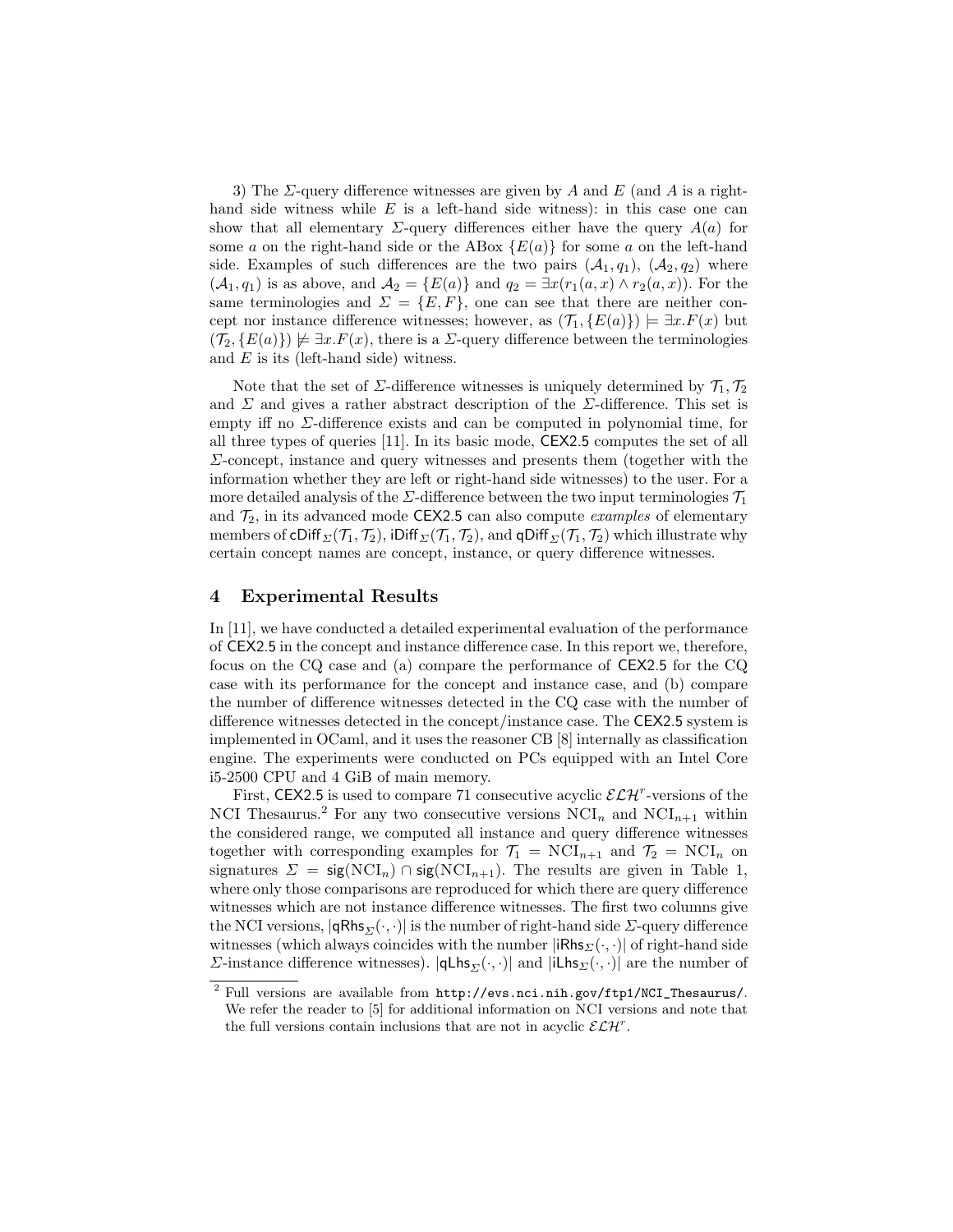|                   |           | $ qRhs_{\Sigma}(\mathcal{T}_1,\mathcal{T}_2) = $ |                                                                                                                                                                                                         |      | $\text{Time}$ (s) | Time(s) |
|-------------------|-----------|--------------------------------------------------|---------------------------------------------------------------------------------------------------------------------------------------------------------------------------------------------------------|------|-------------------|---------|
| $ \mathcal{T}_1 $ | $\tau _2$ |                                                  | $\vert$ iRhs $_{\Sigma}(\mathcal{T}_1,\mathcal{T}_2)\vert \vert$  qLhs $_{\Sigma}(\mathcal{T}_1,\mathcal{T}_2)\vert \vert$  iLhs $_{\Sigma}(\mathcal{T}_1,\mathcal{T}_2)\vert \vert$ (query) (instance) |      |                   |         |
| 03.12e 03.12a     |           | 49                                               | 1747                                                                                                                                                                                                    | 289  | 177.78            | 14.85   |
| 04.03n 04.02h     |           | 431                                              | 8277                                                                                                                                                                                                    | 5494 | 14.02             | 13.74   |
| 04.06i 04.05f     |           | 99                                               | 1147                                                                                                                                                                                                    | 1080 | 48.31             | 39.50   |
| 05.05d 05.03d     |           | 1007                                             | 2683                                                                                                                                                                                                    | 747  | 513.78            | 17.17   |
| 06.01c 05.12f     |           | 798                                              | 2066                                                                                                                                                                                                    | 2053 | 449.8             | 22.39   |
| 07.01d 06.12d     |           | 814                                              | 290                                                                                                                                                                                                     | 222  | 41.19             | 40.99   |

Table 1. Detailed Results for Comparisons Between Consecutive  $\mathcal{ELH}^r$ -versions of the NCI Thesaurus Leading to Additional Conjunctive Query Differences

left-hand side query and instance difference witnesses, respectively. One can see that in some cases there are significantly more query difference witnesses than instance difference witnesses. In fact, one of the conclusions one can draw from this table is that the instance difference between terminologies is not necessarily a good approximation of the query difference. Consequently, when terminologies are used to access instance data using CQs, a comparison at the concept or instance level cannot always replace an analysis tailored for CQs. Secondly, one can see that the time required to compute query witnesses can be significantly longer than the time necessary for detecting instance witnesses; we will comment on the reasons below.

To analyse the impact of the size of signatures on the running time of CEX2.5 and on the number of difference witnesses, in our second experiment CEX2.5 is used to compute concept, instance and query difference witnesses together with corresponding examples for  $\mathcal{T}_1 = \text{NCI}_{06.12d}$  and  $\mathcal{T}_2 = \text{NCI}_{07.01d}$  on randomlygenerated signatures  $\Sigma \subseteq \mathsf{sig}(\mathcal{T}_1) \cap \mathsf{sig}(\mathcal{T}_2)$ . The signatures were composed of a varying number of concept names and 60 randomly-selected roles. For each considered sample size of concept names we generated 10 random signatures. The computation times and the number of difference witnesses that were detected on average for each sample size are depicted in Fig. 1. First note that in the concept and instance difference case the computation times on average never differed by more than one second and the same number of difference witnesses were computed. As in the previous experiment, on average there are significantly more query difference witnesses than concept and instance difference witnesses. Moreover, in contrast to the concept and instance difference case, the computation time in the query difference case increased with the number of concept names present in the considered signatures. Less than 287 MiB of memory were required in each of the comparisons involving NCI versions.

To evaluate the performance of CEX2.5 on very large terminologies, we compare three consecutive versions of Snomed CT (January 2009, July 2009, and January 2010). We used CEX2.5 to compute instance and query difference witnesses with and without examples on the shared signature between two consecutive versions. All three versions of SNOMED CT considered have the same role names which are, therefore, also in the shared signature. In contrast to the experiments for NCI, in this case the set of query difference witnesses turned out to coincide with the set of instance difference witnesses and the computation times almost coincide: on average, 683 seconds for the instance witnesses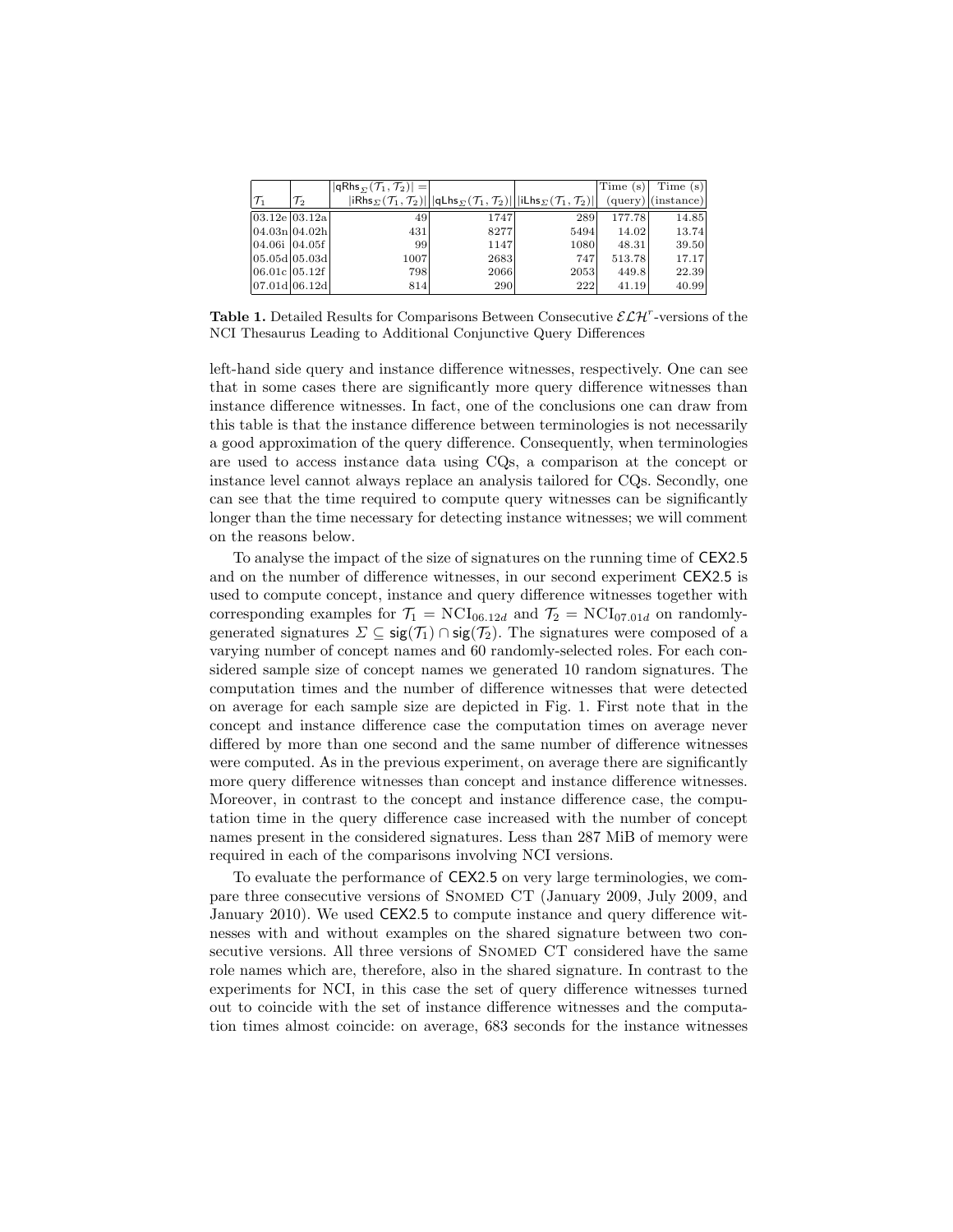

Fig. 1. Computation Time Required and Number of Difference Witnesses Detected between two Consecutive NCI Versions on Random Signatures

and 672 seconds for the CQ witnesses. The running time rose to 1028 seconds and, respectively, 1006 seconds when examples were additionally computed. On average 2.84 GiB and, respectively, 2.92 GiB of memory were required for the computation.

Finally, in the experiments above, 687 813 examples of elementary differences between terminologies were computed. The average length (i.e., the number of occurrences of concept and role names) of an example was 5.98 with a maximal length of 98. It follows that in most cases the examples generated by CEX2.5 are sufficiently small to be analysed by a human user (note that, in theory, in the worst case minimal examples are of exponential size [11]).

We close with a discussion as to why in the NCI experiments computing lefthand side  $\Sigma$ -query difference witnesses takes longer than computing left-hand side  $\Sigma$ -instance difference witnesses (and why this is not the case for SNOMED CT). To check whether  $A \in \Sigma$  is such a witness for  $\mathcal{T}_1, \mathcal{T}_2$  both algorithms check whether there is a certain  $\Sigma$ -simulation between the minimal models  $\mathcal{I}_{\mathcal{T}_1,\{A(a)\}}$ and  $\mathcal{I}_{\mathcal{T}_2,\{A(a)\}}$  for the knowledge bases  $(\mathcal{T}_1,\{A(a)\})$  and  $(\mathcal{T}_2,\{A(a)\})$  [11, 12]. The difference between the two cases is that for the instance difference witnesses a "standard"  $\Sigma$ -simulation between the node for a in  $\mathcal{I}_{\mathcal{T}_1,\{A(a)\}}$  and the node for a in  $\mathcal{I}_{\mathcal{T}_2,\{A(a)\}}$  is sufficient, whereas for the query difference the simulation has to, in addition, respect *intersections between*  $\Sigma$ -roles and has to be global (every node in  $\mathcal{I}_{\mathcal{T}_1,\{A(a)\}}$  has to be simulated). The second condition is costly since it implies that one has to consider all nodes of  $\mathcal{I}_{\mathcal{T}_1,\{A(a)\}}$  and find simulating nodes in  $\mathcal{I}_{\mathcal{T}_2, \{A(a)\}}$  rather than consider nodes reachable from the node for a via  $\Sigma$ -paths only. In general, it therefore appears to be unavoidable that computation times for CQ are longer than for concept and instance queries. The SNOMED CT experiment is different: in this case  $\Sigma$  contains all role names in both terminologies and so any simulation of the node for  $a$  is a global simulation already.

We note that because of their importance in model checking and abstraction, a large variety of highly optimized algorithms computing simulations between Kripke models have been developed (e.g. [2,3]). In our implementation, however, we do not first construct the (potentially very large) minimal models and then check for  $\Sigma$ -simulation, but we check for  $\Sigma$ -simulation on-the-fly making heavy use of the condition that  $\mathcal{T}_1$  and  $\mathcal{T}_2$  are acyclic terminologies.